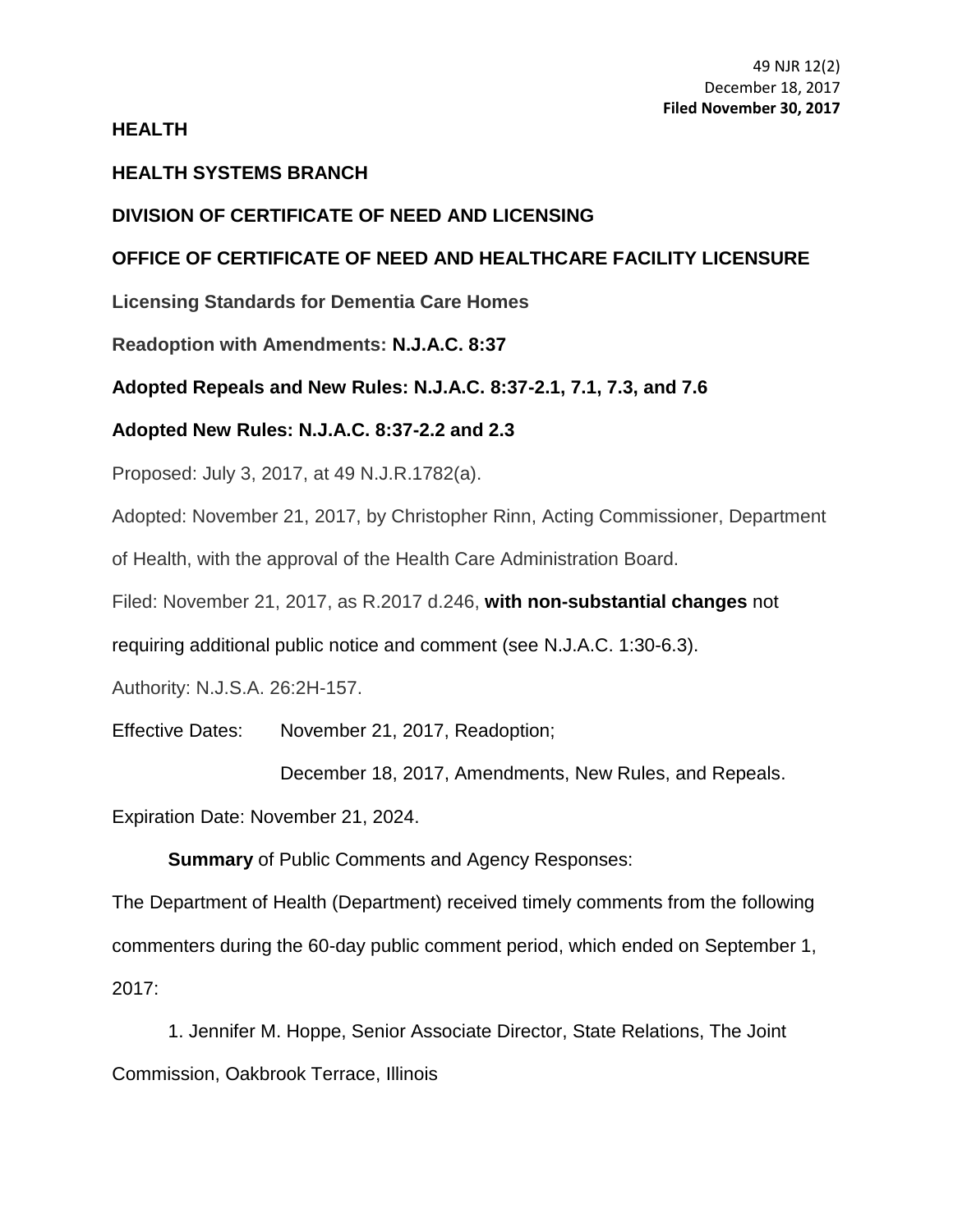2. Lisa D. Taylor, on behalf of PHNJ, LLC, Parsippany, NJ

Quoted, summarized, and/or paraphrased below, are the comments and the Department's responses thereto. The numbers in parentheses following each comment below correspond to the commenters listed above.

1. COMMENT: A commenter states that "[t]he Joint Commission would like to take this opportunity to inform you of our Memory Care Certification option for facilities accredited under our Nursing Care Center Accreditation program. In addition to meeting the accreditation standards for nursing care centers, organizations seeking distinction for their memory care competencies must meet additional standards focused on the provision of care and services for residents with memory impacting conditions, such as Alzheimer's disease or dementia, that are in alignment with the Commissioners goals for enhancing the level of care provided to residents served in Dementia Care Homes. On behalf of the Joint Commission, I respectfully request the Department of Health to consider reliance on the Memory Care Certification program as means of validating that a dementia care home is adhering to the highest standards of care and thereby improving the quality of services being provided to New Jersey residents residing in Dementia Care Homes. Joint Commission accreditation and certification is considered a 'seal of approval' that tells regulators, consumers and other stakeholders that a program is committed to providing access to quality care by continually striving to improve care, assess delivery of care, and achieve excellence through education and training. The Joint Commission provides a comprehensive evaluation of a facility's compliance with state-of-the art standards. These standards, that are performance focused and organized around critical functions in nursing homes, are developed by experts in the long-term care field, including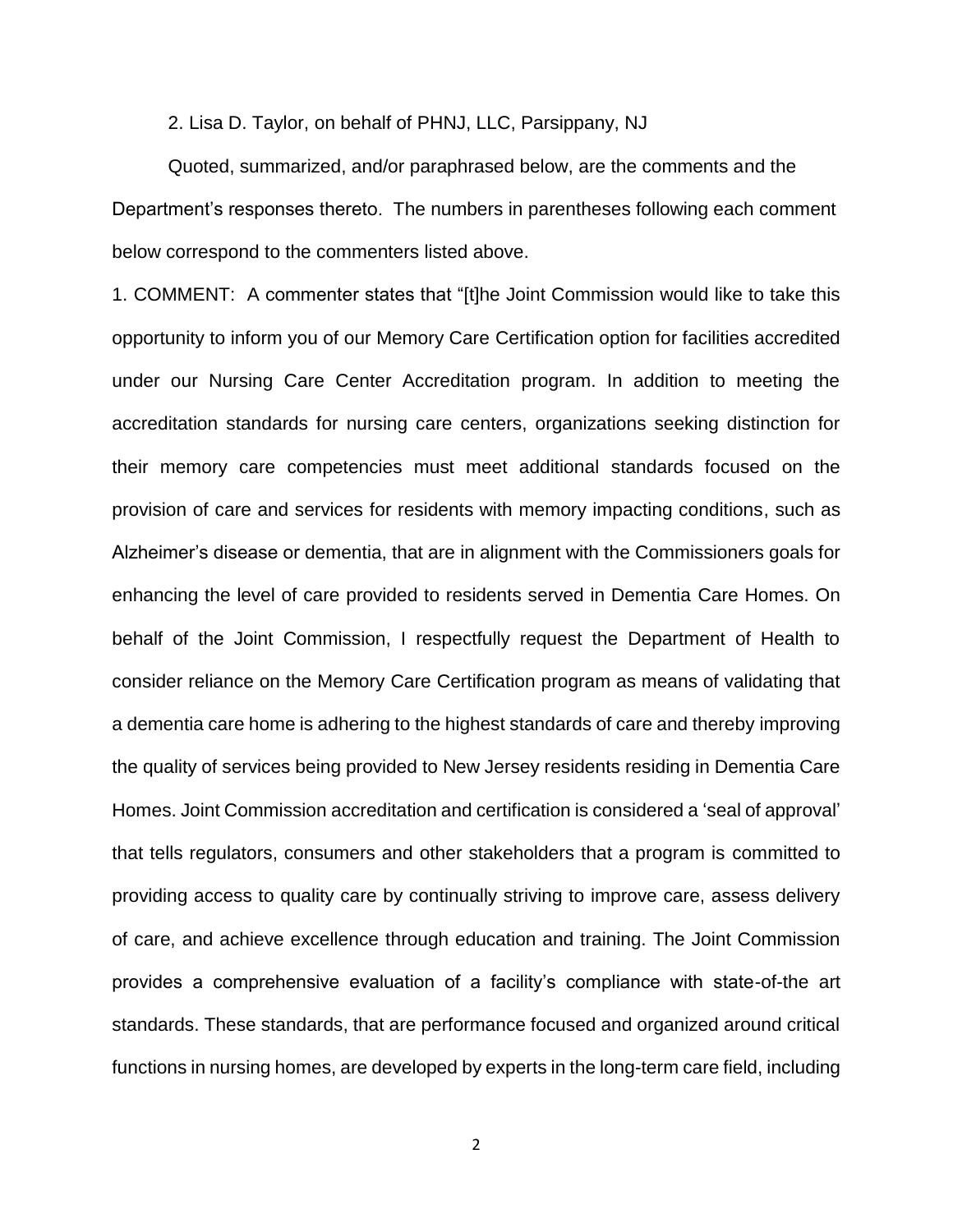the Alzheimer's Association, American Geriatrics Society, Dementia Action Alliance, American Health Care Association and LeadingAge, among other prominent policy leaders, academic organizations and professionals ... To earn and maintain certification, a dementia care home must undergo an on-site survey by a Joint Commission surveyor at least once every three years. The objective of the survey is not only to assess the organization's compliance with our standards, but to provide education and guidance that will help staff continue to improve the organization's performance. Surveys are conducted by experienced long term care professionals who have at least five years of leadership experience in a long term care facility; and a strong educational background - all surveyors have master's degrees and many have doctorate degrees. State recognition of accreditation and certification greatly reduces the duplication in evaluation surveys conducted by state reviewers and accreditation surveyors. States relying on accreditation and certification are able to focus limited resources on targeted areas of interest such as licensing new organizations, investigating adverse events and investigating complaints. As states realize budgetary constraints and hiring freezes, many more are partnering with accreditation bodies and targeting their efforts on problematic areas, which can lead to immediate improvements in patient safety. We welcome the opportunity to meet with you and your colleagues to provide a better understanding of the Memory Care Certification process and how reliance on accreditation and certification may benefit the services provided by Dementia Care Homes, the residents of New Jersey, and the Department of Health. In the meantime, please contact me if you have any questions." (1) RESPONSE: In short, the commenter requests that the Department consider requiring dementia care homes to participate in the Joint Commission's memory care certification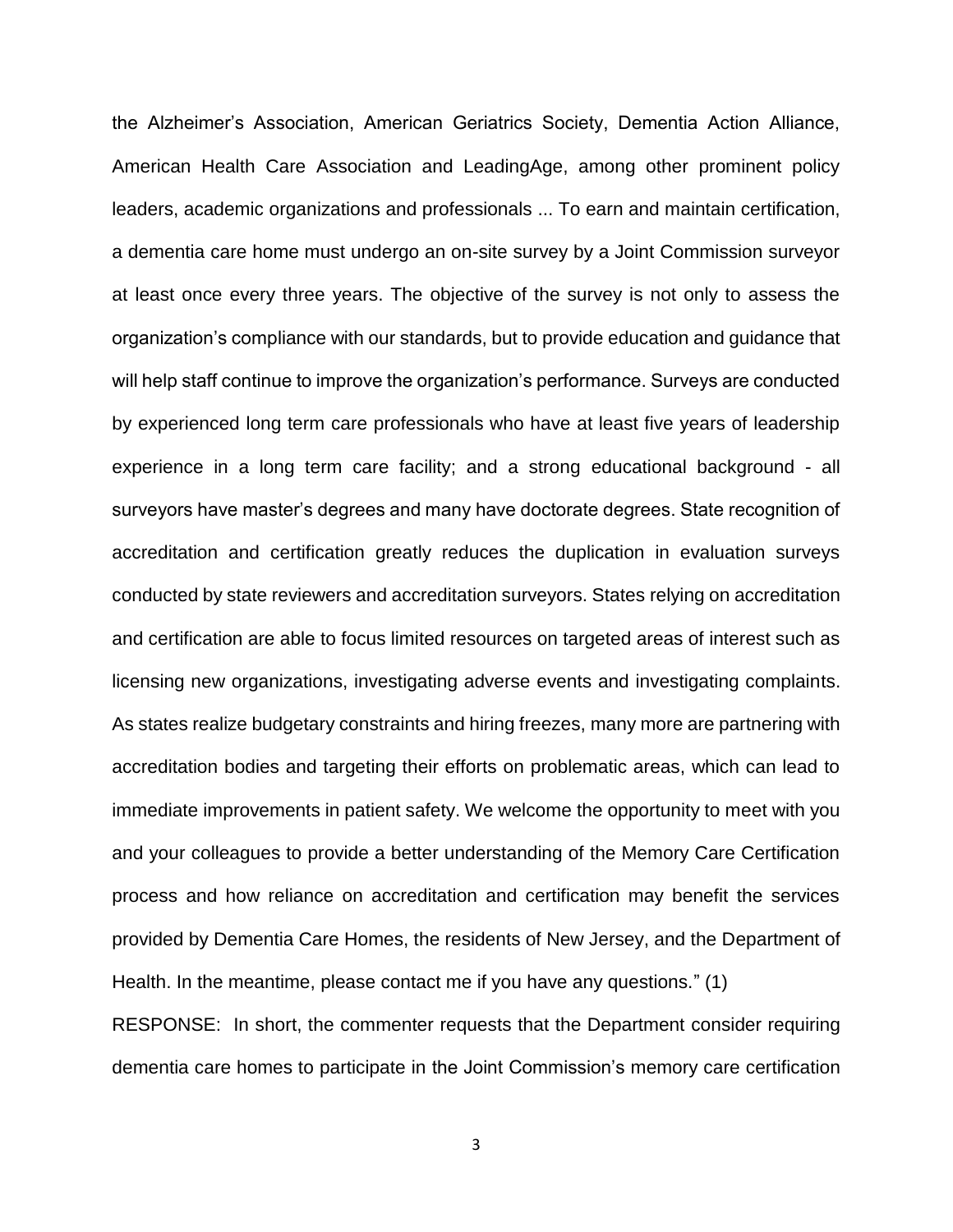program as a means of evaluating whether the homes are adhering to the standards necessary to deliver quality care to their residents. However, the rules set forth a survey process that ensures dementia care homes are providing appropriate care to their residents and that they are in compliance with the Department's rules. Specifically, N.J.A.C. 8:37-2.2 states that "Department staff may conduct survey visits at a facility at any time. Such visits may include, but shall not be limited to, the review of all facility documents and resident records, as well as conferences with residents, responsible parties of residents, and facility staff." Because the Department has a survey process in place that allows it to evaluate the quality of care provided by dementia care homes, it will not be making any changes to the proposed rules upon adoption in response to the comment. However, the Department will take the certification suggestion under advisement to determine if same is appropriate for future rulemaking.

### **N.J.A.C. 8:37-1.2(b)**

2. COMMENT: The commenter requests "that the definition of 'Resident' be augmented to add the language 'and such individual's spouse, regardless of whether or not such spouse has a diagnosis of Alzheimer's disease or other dementia.' This will enable spouses to remain together should they opt to do so. The requirement for quarterly evaluations of all Residents as set forth in N.J.A.C. 8:37-4.1(a)1 will assure that it is in the best interest of each Resident to remain." (2)

RESPONSE: N.J.S.A. 26:2H-150(b) defines dementia care home residents, in relevant part, as "persons with Alzheimer's disease and related disorders or other forms of dementia." Therefore, by statute, an individual must carry a dementia diagnosis in order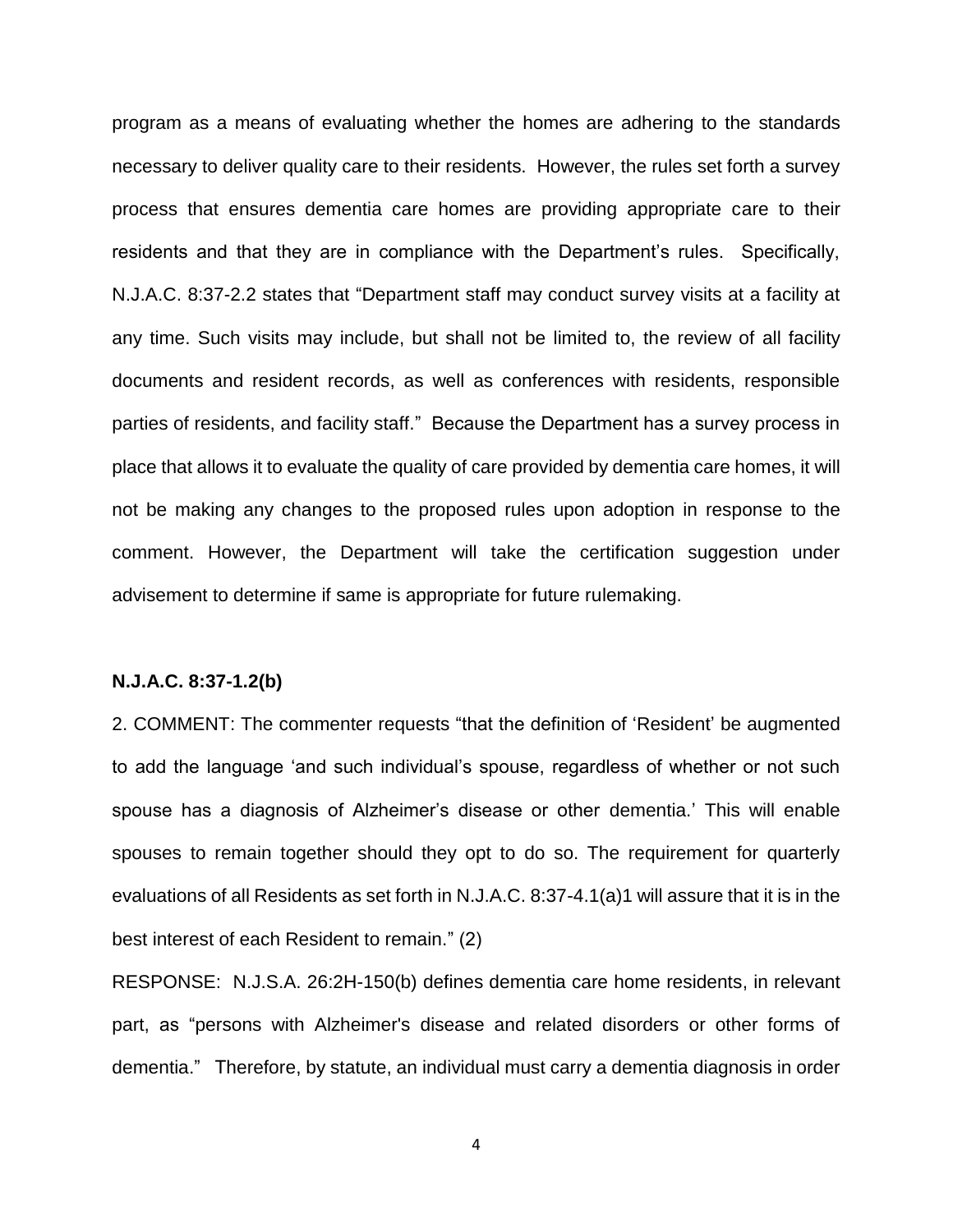to qualify as a resident of a dementia care home. As such, the Department is unable to amend the definition of resident at N.J.A.C. 8:37-1.2(b) to include spouses who are not diagnosed with a form of dementia because such a change would run counter to the statutory definition of "resident" found at N.J.S.A. 26:2H-150(b). Accordingly, the Department will not be making any changes to the proposed rule upon adoption in response to the comment.

#### **Recodified N.J.A.C. 8:37-2.8**

3. COMMENT: A commenter requests "clarification of N.J.A.C. 8:37-2.8, specifically which time period for reporting in N.J.A.C. 8:43E-10.11 applies. Pursuant to N.J.A.C. 8:37-2.6 (a)1, a dementia care home is defined as a 'home based service' under N.J.A.C. 8:43E-10.11(a)(1) but that subsection does not contain a time period for reporting. Since dementia care homes submitted long term care licensure applications, we believe that the requirement in N.J.A.C. 8:43E-10.11(b)3 would apply rather than the requirement in N.J.A.C. 8:43E-10.11(b)2 but request that be clarified and confirmed." (2)

RESPONSE: N.J.A.C. 8:43E-10.11(a)1 does not contain a time period for reporting as N.J.A.C. 8:43E-10.11(b)2 and 3 outline the reporting time frames for reportable events by health care facilities. Specifically, N.J.A.C. 8:43E-10.11(b)2 contains the reporting time frames for acute care facilities and N.J.A.C. 8:43E-10.11(b)3 contains the reporting time frames for long-term care facilities. The commenter is correct that the reporting requirement at N.J.A.C. 8:43E-10.11(b)3 would apply to dementia care homes because the homes are considered long-term care facilities and are not acute care facilities.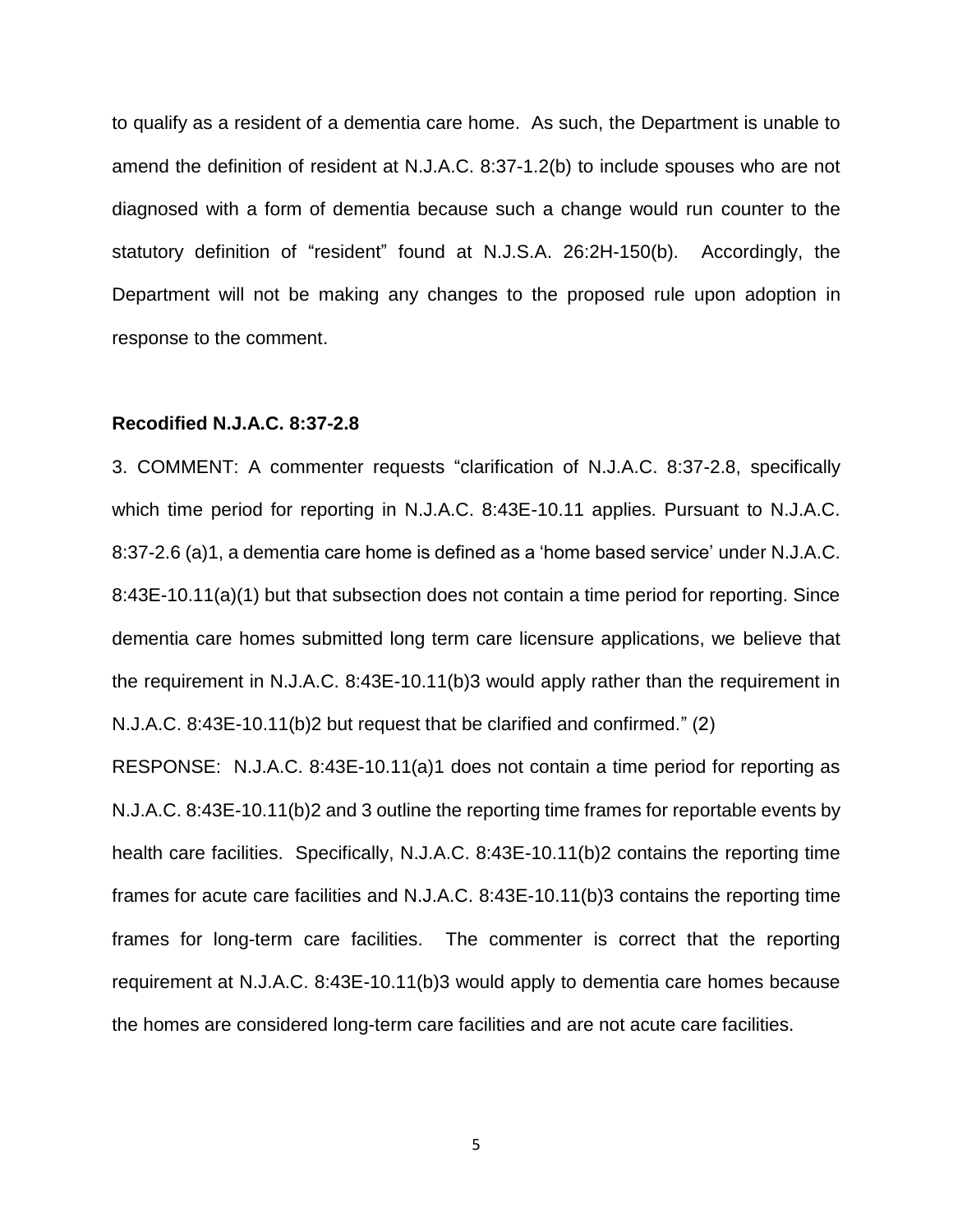### **N.J.A.C. 8:37-4.1(a)1**

4. COMMENT: A commenter "requests revision of N.J.A.C. 8:37-4.1(a)1 which requires that prospective residents obtain a certification of a physician; thereafter, residents must obtain a physician re-certification on a quarterly basis. We request that prospective residents have the option of obtaining an initial certification from an advanced practice nurse, physician assistant or a physician. We also request that residents have the option of obtaining a quarterly re-certification from an advanced practice nurse, physician assistant, physician or a registered professional nurse through a Medicare certified home health agency as had been set forth in N.J.A.C. 5:27-13.7 and as had been permitted when dementia care homes had been regulated by the Department of Community Affairs. There is a shortage of primary care physicians and the practice of non-physician health professionals has expanded. Further, an increasing percentage of primary care services are being performed by advanced practice nurses who are permitted independent practice in New Jersey pursuant to N.J.S.A. 13:37-7.1 et seq. with collaboration for prescriptive authority pursuant to N.J.A.C 13:37-6.3 or by physician assistants who work under the supervision of a physician pursuant to the terms of the Physician Assistant Modernization Act, codified at N.J.S.A. 45:9-27.11 et seq. Moreover, many of DOH's current regulations reflect the important role and professional competence and expertise of non-physician health professionals such that they are recognized for work in other licensed DOH facilities. For example, N.J.A.C. 8:36-7.5(e) provides that every resident of an assisted living program, comprehensive personal care home and assisted living program "have an annual physical examination by a physician, advanced practice nurse or physician assistant." Similarly, the standards for licensure of long-term care facilities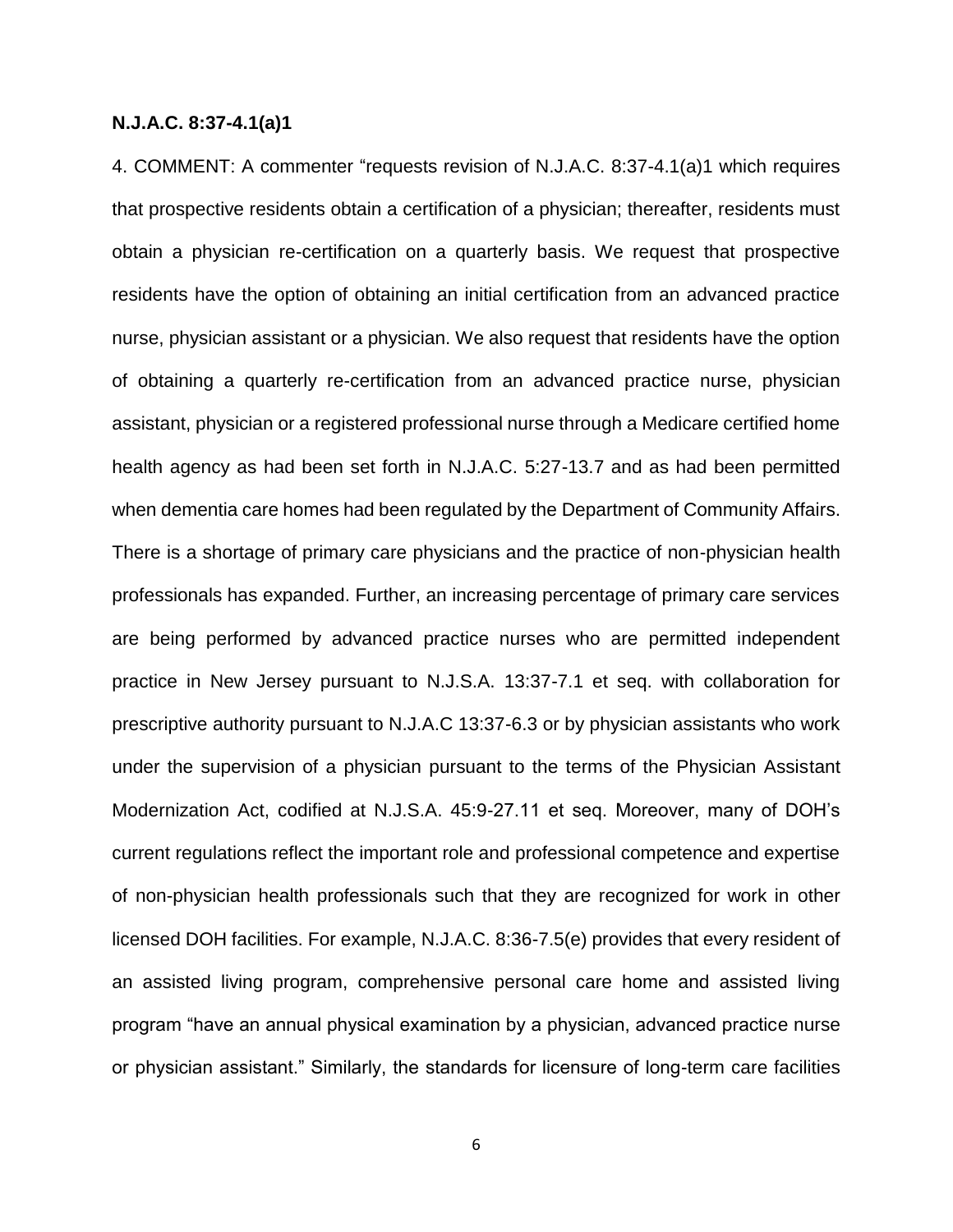codified at N.J.A.C. 8:39-44.2(b) and (c) provide that the facility may rely on a summary of the resident's medical history and physical examination and resident care plan prepared by either a physician or advanced practice nurse. N.J.A.C. 8:39-23.2(d) permits monthly visits of residents in long term care facilities by either a physician or an advanced practice nurse and following the initial visit, alternate 30-day visits may be delegated by a physician to a licensed physician assistant. Indeed, the legislation which amended N.J.S.A. 55:13B-(6) to establish dementia care homes and transfer regulatory jurisdiction of such residences from the Department of Community Affairs to DOH references "qualified, licensed health care professionals" at (n)(6) on page 15 of 25, not specifically physicians. Moreover, without visiting a dementia care home at some point, a health professional is less able to assess whether or not it is appropriate for a particular individual. It also is preferable to have residents assessed in the home than have to transport them to a health professional for evaluation in connection with a quarterly recertification. However, most physicians do not make "house" calls and given the shortage of physicians, it is unrealistic to expect that such quarterly visits can be arranged through physicians. For these reasons, MCL ("Memory Care Living") requests that N.J.A.C. 8:37-4.1(a)1 be revised and dementia care homes be afforded the flexibility to have the certification and quarterly re-certifications provided by advanced practice nurse, a physician assistant, a physician *or* a registered professional nurse through a Medicare certified home health agency and that in each instance in N.J.A.C. 8:37 where a "physician is referenced, the word "physician" apply equally to an advanced practice nurse or physician assistant practicing within the scope of his or her New Jersey license.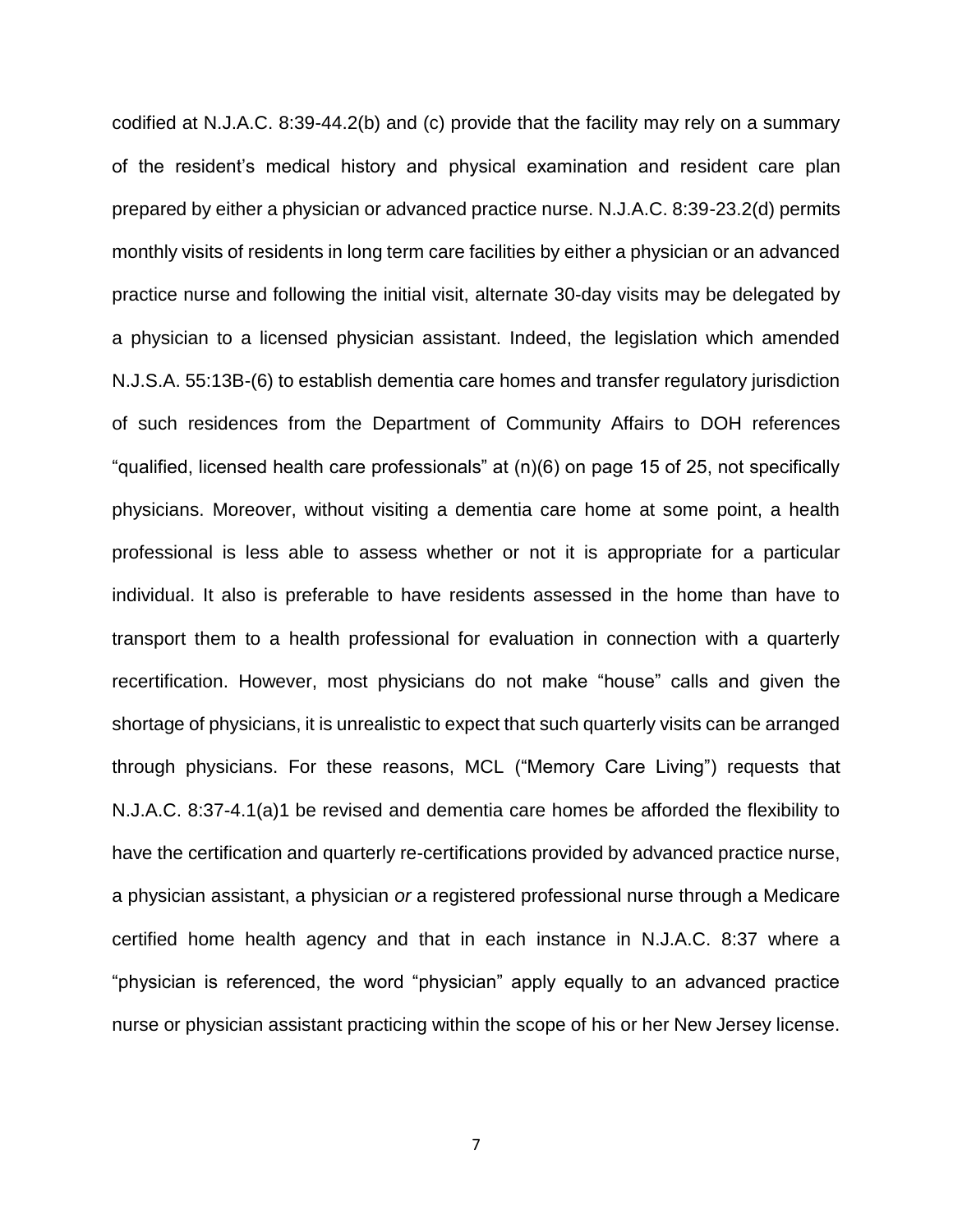Such flexibility is contemplated by the enabling legislation and is consistent with regulations applicable to other DOH licensees." (2)

RESPONSE: While the commenter is correct that the enabling legislation at N.J.S.A. 26:2H-152.n(6) sets forth the general requirement that "qualified, licensed health care professionals" monitor the health of dementia care home residents, the paragraph continues and requires that a "medical assessment by a **physician** be performed on a resident ... prior to admission and on a quarterly basis thereafter, to ensure that the facility is appropriate to the needs of the resident." (Emphasis added). Because the statute explicitly requires a physician to perform the initial and quarterly assessments, the Department is not at liberty to loosen the standard and permit any health care professional other than a physician to perform these assessments. As such, the Department will not be making any changes upon adoption to the proposed rule in response to this comment.

### **N.J.A.C. 8:37-4.2**

5. COMMENT: A commenter "requests clarification of certain portions of N.J.A.C. 8:37- 4.2 because they seem contradictory. With respect to N.J.A.C. 8:37-4.2(b)3, treatment of certain pressure sores, particularly stage 2, is not something that requires 24 hour medical supervision (sic) as referenced in N.J.A.C. 8:37-4.2(b)7. Moreover, as individuals with dementia age, their bodies do break down even if they are rotated every two hours. This is something that can be good practice for certain residents; however, N.J.A.C. 8:37- 4.2(b)6 indicates that discharge is necessary ... Therefore, please clarify the regulation to provide that residents are permitted to remain if (i) they receive services from a home health agency for pressure sores, [and] (ii) could benefit from regular repositioning." (2)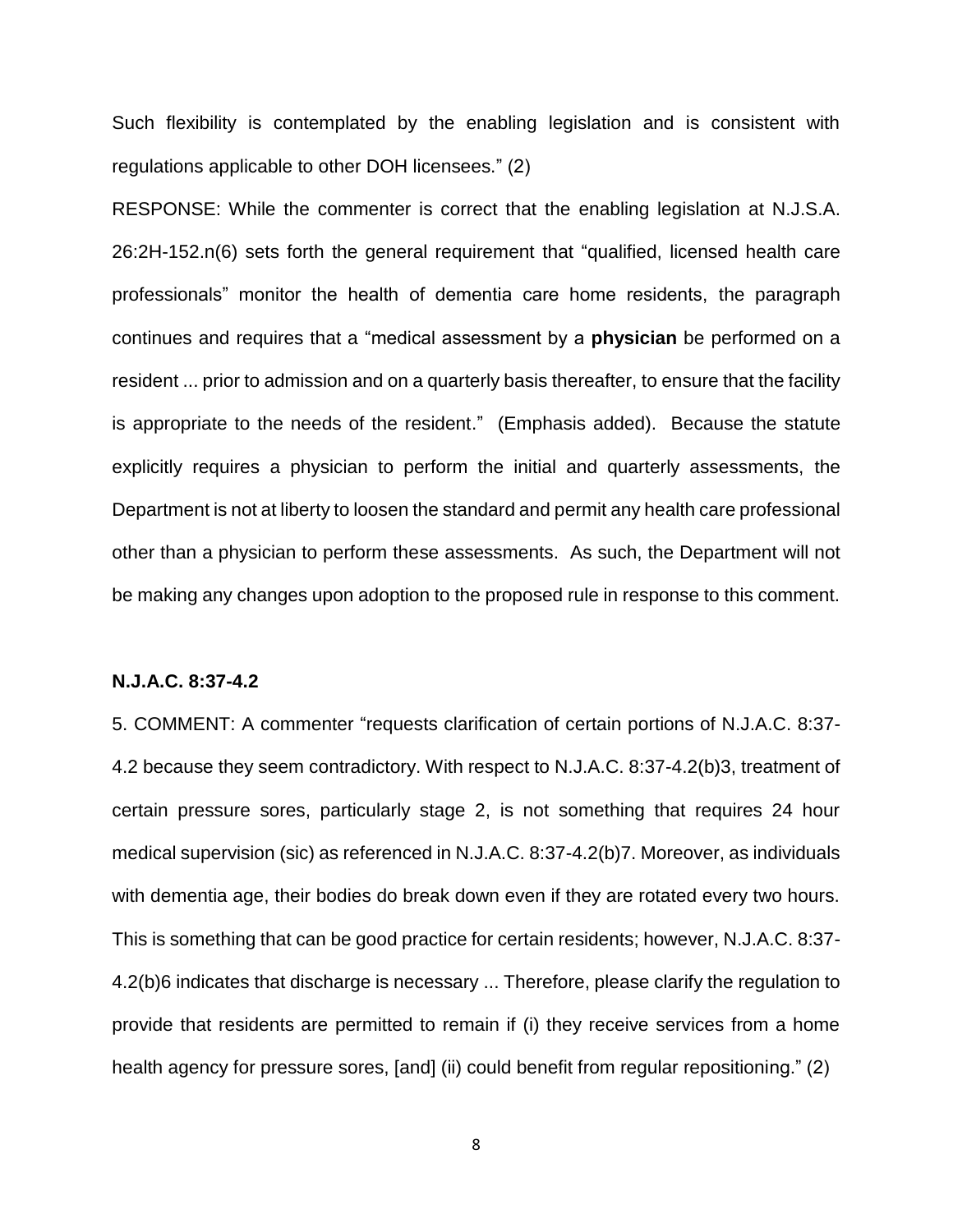RESPONSE: The standards for discharge from a dementia care home that are outlined at N.J.A.C. 8:37-4.2(b) are stand-alone criteria. Specific to this comment, the standard for discharge at N.J.A.C. 8:37-4.2(b)3, which requires a dementia care home resident to be discharged when the "resident requires treatment of a stage two, three, or four pressure sore" and the standard at N.J.A.C. 8:37-4.2(b)7, which requires discharge when the "resident requires skilled nursing care 24-hours a day, seven days a week" are not to be read together, as indicated by the "or" at N.J.A.C. 8:37-4.2(b)8. Rather, the requirements for discharge at N.J.A.C. 8:37-4.2(b)3 and 7 are separate and distinct – a resident requires discharge if he or she meets either standard. Therefore, further clarification is not necessary because the rule makes clear that a resident of a dementia care home must be discharged from the facility if he or she meets any one of the standards outlined in the rule.

Moreover, the level of care provided at a dementia care home is not intended to approach the level of nursing care provided at a nursing home or assisted living facility, hence the requirements to discharge a resident who meets any one of the nine criteria delineated at N.J.A.C. 8:37-4.2(b), all of which require a higher level of care. Because a stage two or worse pressure sore requires care that is more akin to the services provided by an assisted living facility or nursing home facility, it would not be appropriate to permit a resident with such sores to remain in a dementia care home even if they receive services from a home health agency and could benefit from regular repositioning. Accordingly, the Department will not be making any changes upon adoption to the proposed rule in response to this comment.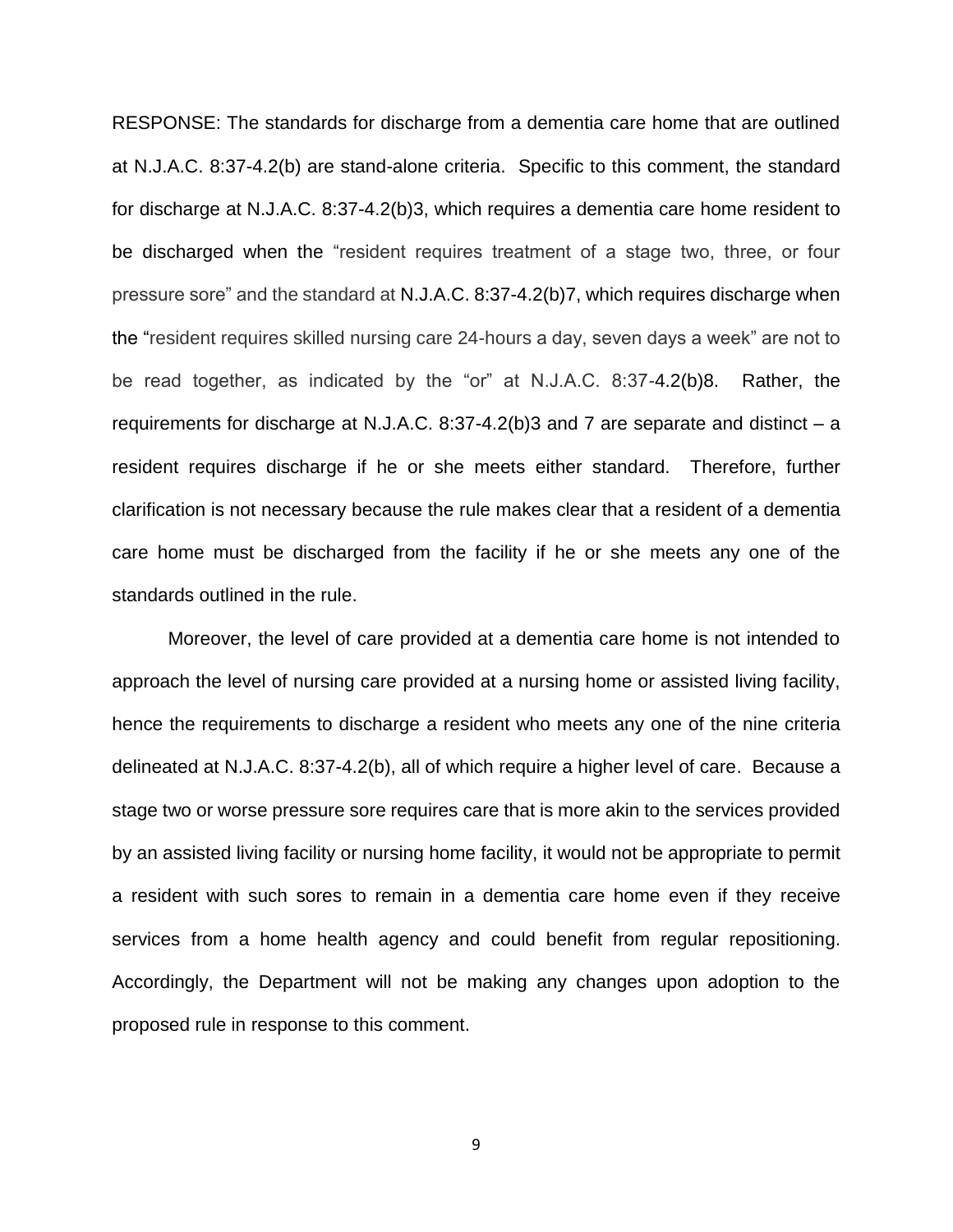6. COMMENT: A commenter seeks "clarification of N.J.A.C. 8:37-4.2(b)5 with respect to diets. Type 2 diabetics may take oral medication or use prefilled syringes of insulin and a diet without concentrated sweets and blood sugar monitoring is appropriate. Provided that there are no adjustments in medication and the blood sugar monitoring is not on a sliding scale, we question why this might be a basis for discharge since this could be done at home if a resident lived with a family member. Moreover, N.J.A.C. 8:37-9.2(c) already provides that 'any modified diet prescribed by a physician shall be conscientiously followed.' Therefore, please clarify the regulation to provide that residents are permitted to remain if … their blood sugar is monitored (but not on a sliding scale), so long as none of the foregoing conditions require skilled nursing pursuant to N.J.A.C. 8:37-4.2(b)7. It is important that residents be allowed to age in place so that they are not disrupted by having to relocate to another facility unless it is necessary and appropriateness will be assured by virtue of the quarterly re-certification by a health professional as provided in N.J.A.C. 8:37-4.1(a)1." (2)

RESPONSE: N.J.A.C. 8:37-4.2(b)5 provides that a dementia care resident must be discharged from the facility if the resident is on a therapeutic diet "that cannot be accommodated at the dementia care home and require[s] nurse monitoring." N.J.A.C. 8:37-4.2(b)5i clarifies this provision by offering examples of situations where nurse monitoring might be appropriate, including "diets that require blood sugar monitoring." Thus, the proposed rule explicitly states that a resident who is on a diet that requires blood sugar monitoring must be discharged to a facility offering a higher level of nursing care than that provided at the dementia care home. Discharge is necessary when a resident requires blood sugar monitoring because a resident with unstable blood sugar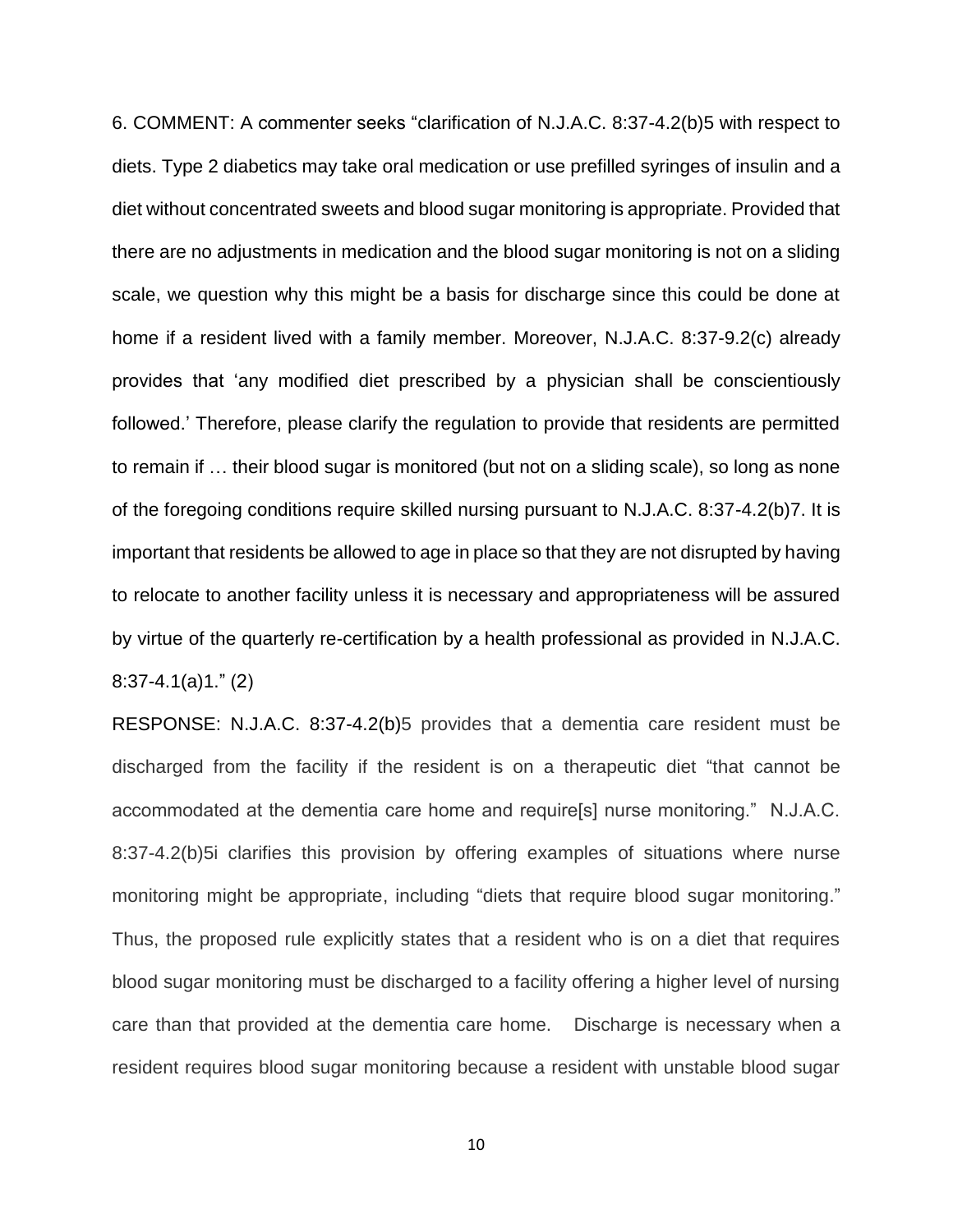would require a higher level of care than that offered at a dementia care home. And, as addressed in the Response to Comment 5, the requirements at N.J.A.C. 8:37-4.2(b) are distinct requirements for discharge – 24-hour nursing care is not required in conjunction with any of the standards. Indeed, the 24-hour nursing care criteria is a stand-alone discharge requirement. Based upon the foregoing, the Department does not believe further clarification of the rule is necessary as the intent, as clearly stated in the rule, is that discharge is required in the event a resident of a dementia care home meets one of the medical standards at N.J.A.C. 8:37-4.2(b), including the need to have his or her blood sugar monitored for dietary reasons. Thus, the Department will not be making any changes upon adoption to the proposed rule in response to this comment.

### **N.J.A.C. 8:37-5.4**

7. COMMENT: A commenter "queries whether the word 'and' at the end of N.J.A.C. 8:37- 5.4(a)2 should be an 'or' because it is duplicative of the information covered in N.J.A.C. 8:37-5.4(a)3." (2)

RESPONSE: N.J.A.C. 8:37-5.4(a) outlines the training requirements for dementia care home direct care staff. The Department's intent is that facilities meet both training requirements set forth in N.J.A.C. 8:37-5.4(a)2 and 3. The five-day course set forth at N.J.A.C. 8:37-5.4(a)2 must be completed as it covers facility-specific topics. And, the CMS Hand-in-Hand course referenced at N.J.A.C. 8:37-5.4(a)3 must be competed because it provides training centered on the care of persons with dementia and the prevention of abuse. However, based upon a review of N.J.A.C. 8:37-5.4(a) in total, the Department is making a technical change upon adoption to indicate that the CMS Hand-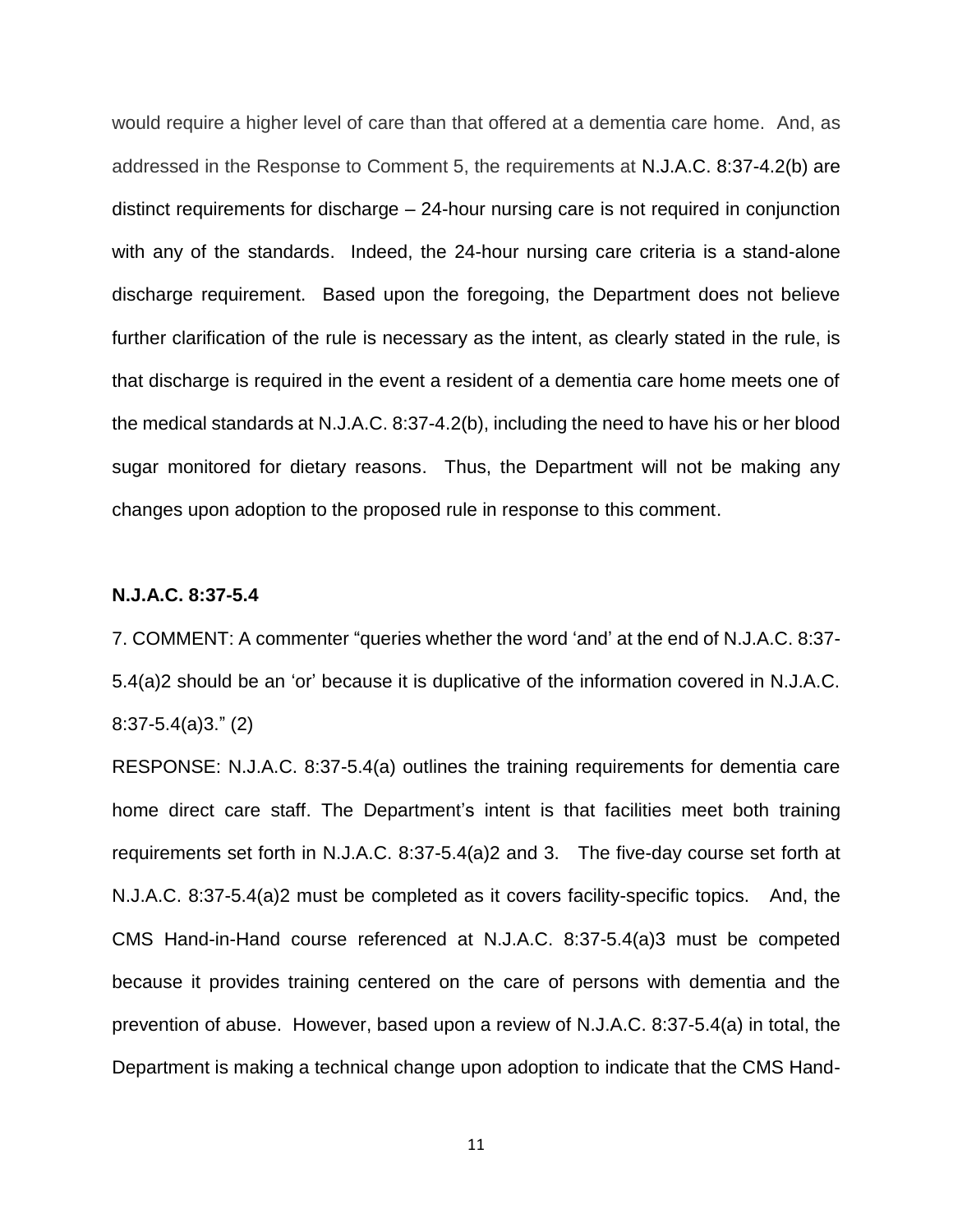in-Hand Course is part of the five-day course required at N.J.A.C. 8:37-5.4(a)2. When the topics encompassed in the Hand-in-Hand course are the same as the topics covered under the training requirements at N.J.A.C. 8:37-5.4(a), the Hand-in-Hand course can satisfy the requirements of N.J.A.C. 8:37-5.4(a)2, so that there is no duplication of material covered. The Department is also making a technical change upon adoption that updates the website link for the CMS Hand-in-Hand Course.

### **N.J.A.C. 8:37-5.7**

8. COMMENT: A commenter "requests revision of requirement to provide transportation as set forth in N.J.A.C. 8:37-5.7. Unlike residents of assisted living facilities who have the capacity to independently leave the facility for appointments and errands, the residents of dementia care homes all suffer from Alzheimer's disease or other dementias and do not have the ability to travel independently or unaccompanied for health care or other reasons. They are often not in a position to reliably and safely disembark from transportation and navigate to, or within, a medical office. For this reason, many dementia care homes coordinate on-site health care through independent licensed health care professionals. Requiring dementia care homes to establish or contract for transportation services to community health care services would require homes to pass the cost onto all residents whether the transportation is used or not. Therefore, MCL respectfully suggests that the mandate to provide transportation be amended to require arrangements for transportation for those residents who request it." (2)

RESPONSE: The Department disagrees with the commenter. Residents of dementia care homes may need assistance in arranging transportation for necessary health care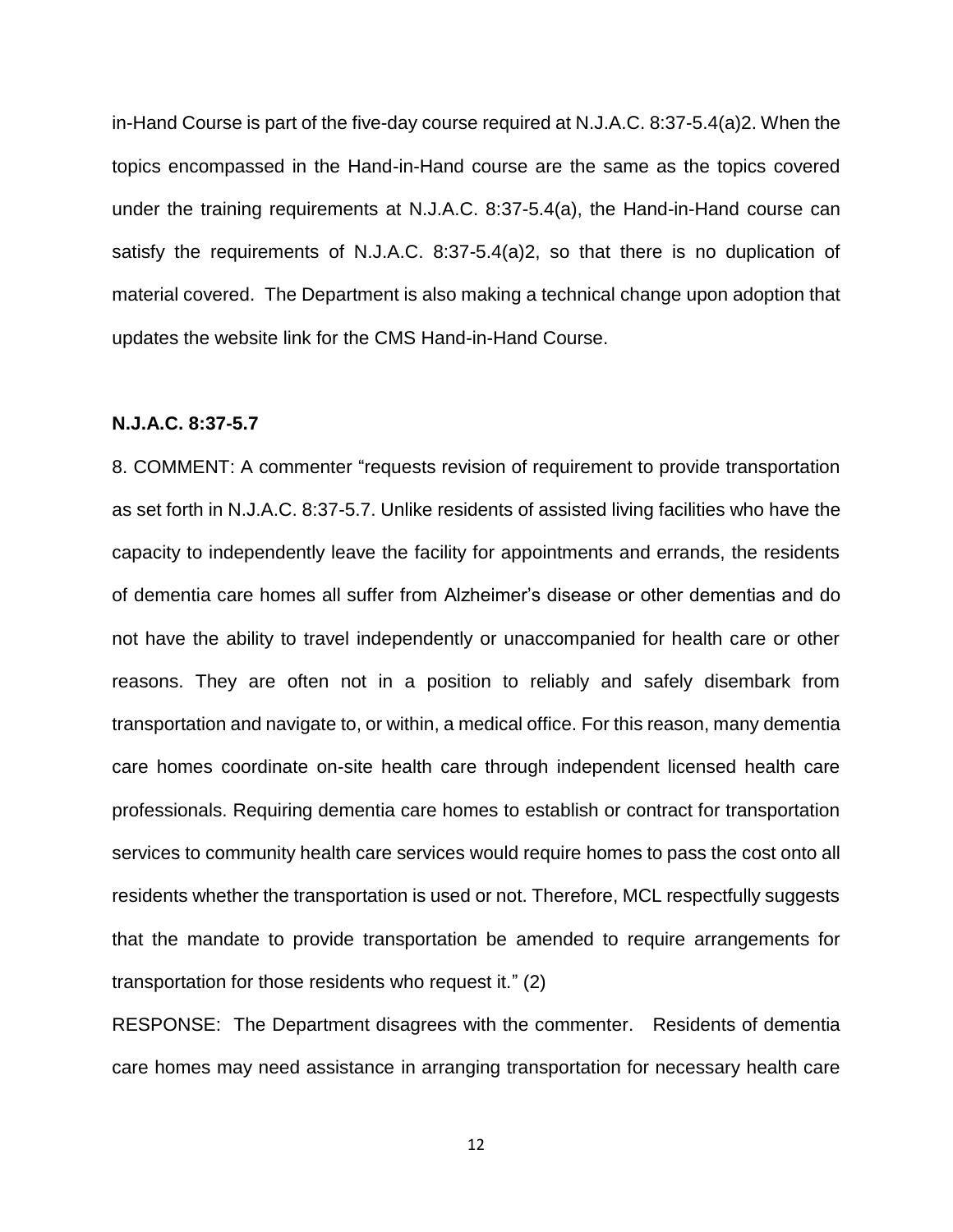services that cannot be provided within the facility. The need for this assistance is recognized in the statutory definition of a dementia care home resident, which includes, in relevant part, an individual over the age of 18 who carries a diagnosis of dementia and requires "assistance with obtaining health care services." The need for such services is reflected in N.J.A.C. 8:37-5.2(a)5, which requires dementia care homes to provide residents with "[a]ssistance in obtaining necessary health care services." Without transportation being provided for health care services that the dementia care home cannot arrange to be provided on-site, the resident would not be able to receive necessary services because an individual requiring the services of a dementia care home would likely not be able to comprehend the need to request or arrange for transportation on his or her own.

While the dementia care home is required to provide transportation assistance for residents in need of off-site health care services, this does not mean that the home must absorb the cost of the transportation or pass the cost to all residents of the facility regardless of whether each resident needs transportation services, as suggested by the commenter. Rather, the facility may set forth in its admission agreement that if the resident requires transportation for a medical appointment, then the resident will be responsible for the cost. See recodified N.J.A.C. 8:37-2.7. Therefore, the cost of transportation need not be passed on to residents not requiring transportation. As such, the Department will not be making any changes upon adoption to the proposed rule in response to this comment.

## **N.J.A.C. 8:37-7.9**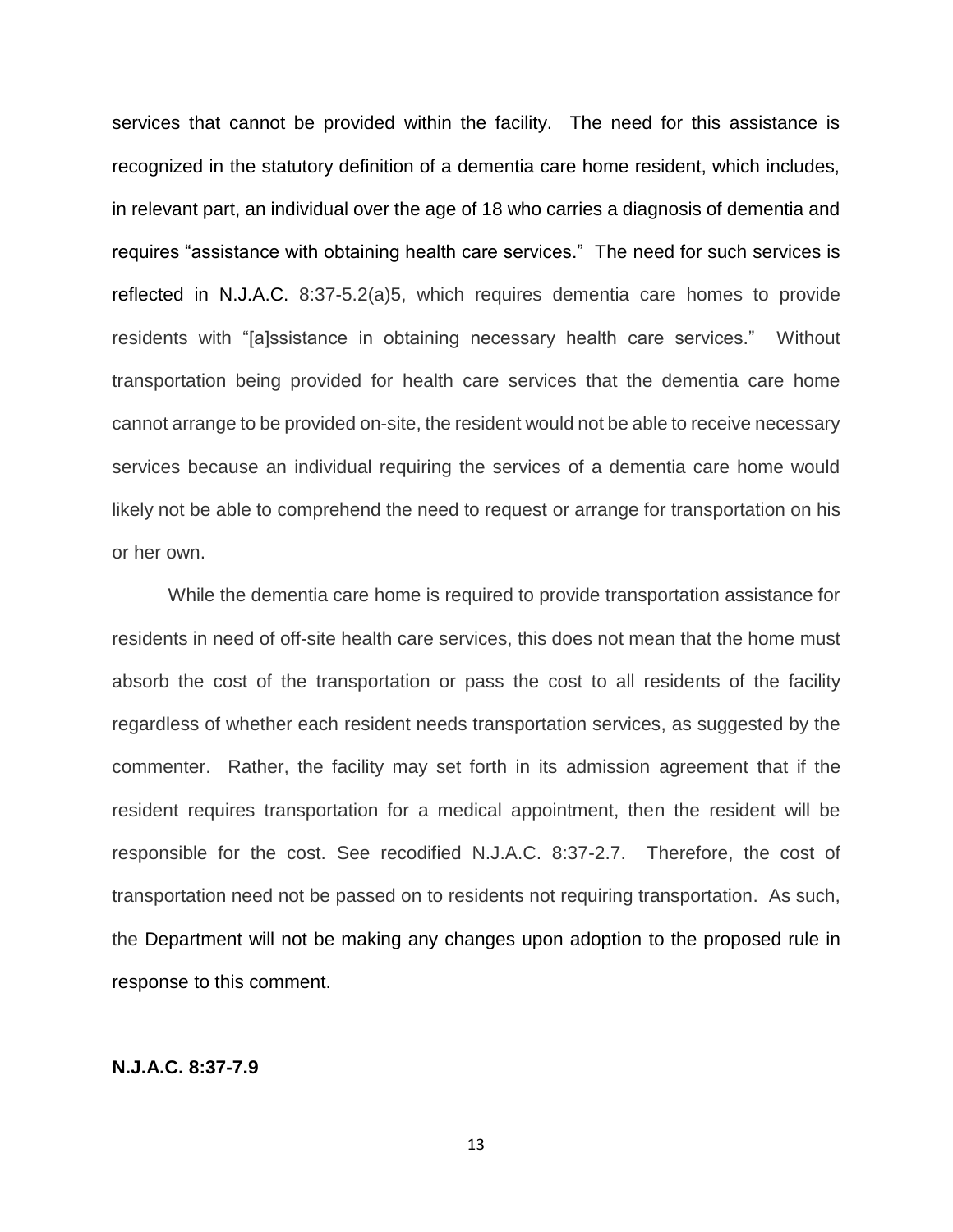9. COMMENT: A commenter "requests revision of N.J.A.C. 8:37-7.9. MCL agrees that if doors to rooming units have locks, residents should be provided with a key to his or her rooming unit door free of charge as provided in N.J.A.C. 8:37-7.9(b) and that a master key is necessary as provided in N.J.A.C. 8:37-7.9(e)1. However, MCL respectfully requests that the requirements in N.J.A.C. 8:37-7.9(e) that doors to rooming units have locks and viewing devices be eliminated. Unlike larger health care facilities, dementia care homes are small, home-like properties and access to each home is tightly controlled and monitored, including by virtue of the provisions set forth in N.J.A.C. 8:37-7.9(a)(h) and (i). Also, since the homes are small, residents are never far from their rooms even when they are in the common areas, substantially reducing the need for locks to rooming units from both a safety and security perspective. Aside from the fact that many residents lack the ability to discern whether or not a door should be locked or unlocked, many residents also lack the fine motor control to manipulate a key in a lock. Therefore, their need to obtain assistance from staff members to lock and unlock bedroom doors will actually impede residents' independence to come and go from one's room when and as one desires. In addition, the lack of locks avoids the burden of keys which are likely to get mislaid by residents who are often confused and are not in a position to carry or keep track of them. Further, there is greater privacy afforded by solid doors that can be closed or kept very slightly ajar than a locked, cell-like door with a viewing device. Thus, based [sic] its extensive experience operating homes at which all residents suffer memory impairment, it is MCL's belief that locks, keys and viewing devices afford no benefit to residents from either a safety or security perspective and would interfere with residents' independence and privacy. Therefore, MCL respectfully requests revision of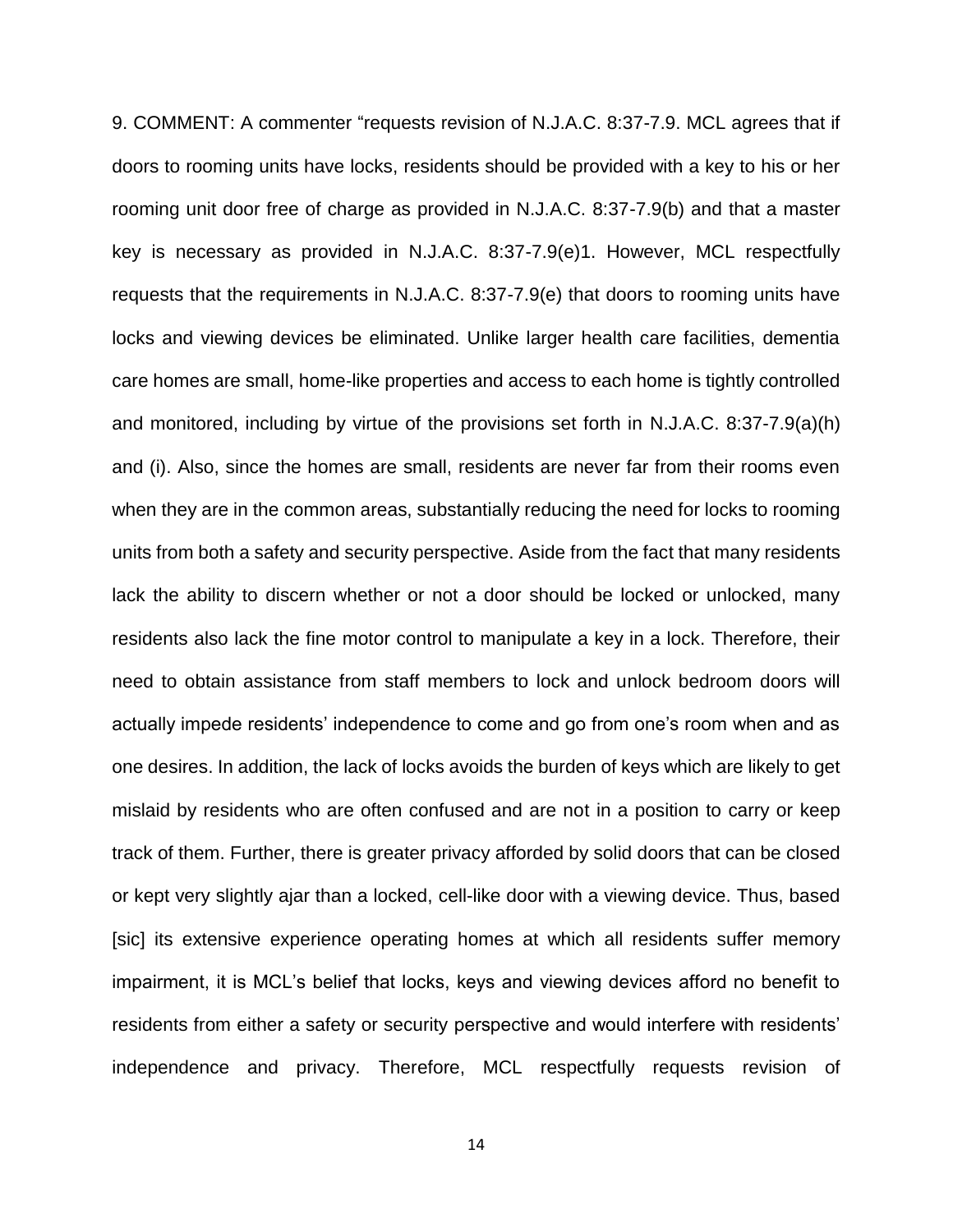N.J.A.C.8:37-7.9(e) such that locks and viewing devices on rooming unit doors not be required." (2)

RESPONSE: The Department understands and appreciates the commenter's concerns; however, the residents of dementia care homes have a right to privacy as provided for at N.J.S.A. 26:2H-154 and reflected in N.J.A.C. 8:37-3.1(a)7. The Department is not requiring that the door to a resident's room ever be locked, simply that the resident have the option to do so. Giving the residents the ability to lock their doors provides them with privacy by preventing other residents from wandering into their rooms. And, a viewing device affords the resident privacy by allowing the resident to view who is at his or her door in order to determine if the resident wishes to open the door and welcome the individual into his or her living space. Moreover, residents may also wish to lock their doors to keep their personal belongs secure when they are in the common area or outside the facility. Because dementia care home residents have a statutory right to privacy and locks and viewing devices on their rooming units are consistent with, and essential to, this right to privacy, the Department will not be making any changes upon adoption to the proposed rule in response to this comment.

### **N.J.A.C. 8:37-7.9(h)**

10. COMMENT: A commenter suggests "revision of N.J.A.C. 8:37-7.9(h) such that the requirement that exterior doors to be locked at all times unless an employee of the licensee controls entry not apply if a fence with a locked gate entirely surrounds an area accessed from an exterior door from the home. This revision would promote residents' independence of movement during those hours of the day and during fair weather when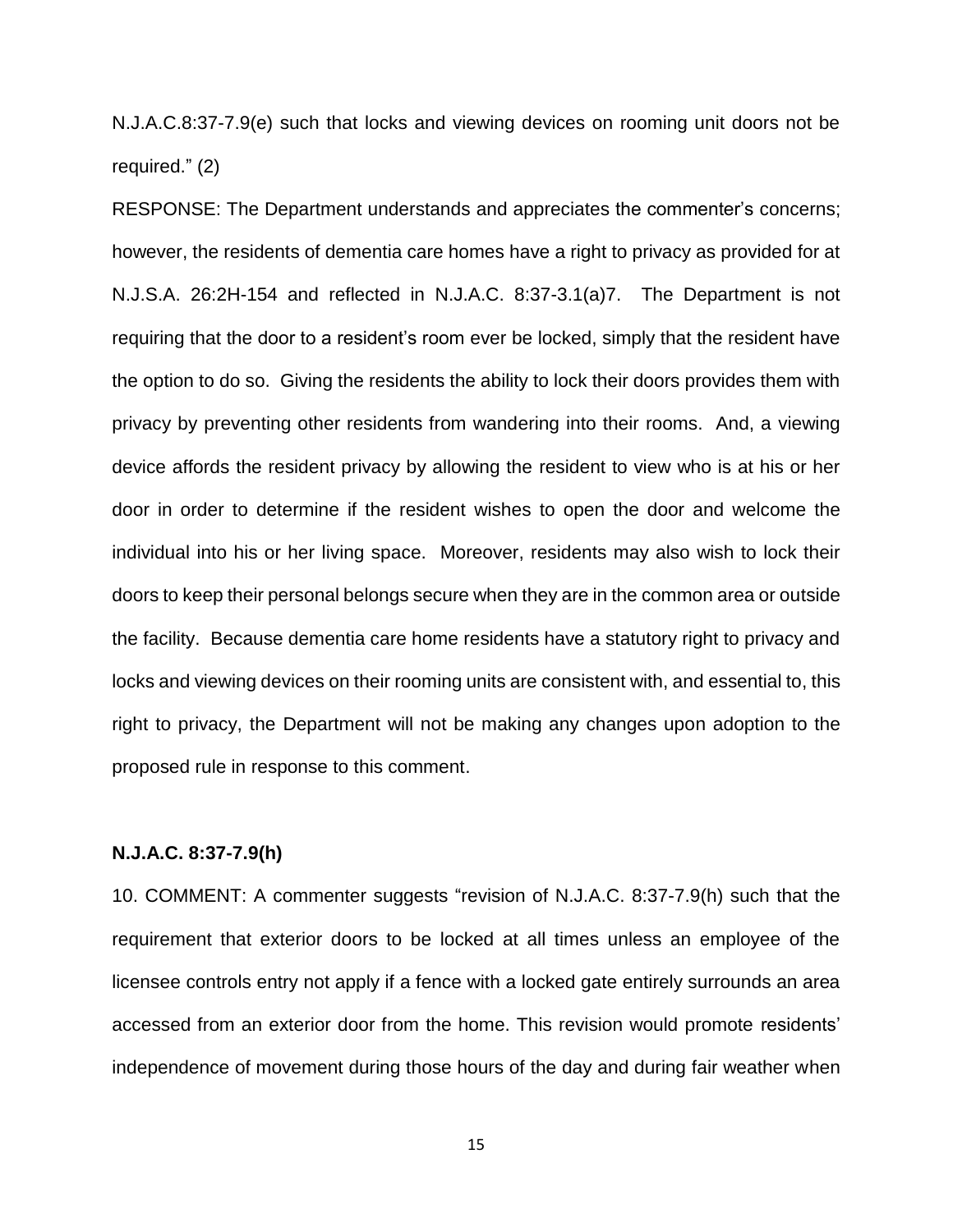they might wish to get some fresh air and so long as the area outside the exterior door is entirely surrounded by a fence, the ability of residents to wander away from the home will be prevented." (2)

RESPONSE: While the Department agrees that a resident's independence in movement is important, it is imperative that staff be aware of the location of residents at all times to ensure their safety. By locking the front door, staff maintain an awareness of the location of all residents, which is needed to ensure that all residents are evacuated, safe, and accounted for during an emergency as the residents, due to their dementia diagnoses, have an inability to self-evacuate and bring about their own safety. Locking the front door also prevents residents from wandering outside during extreme weather in inappropriate entire, such as going outside in the snow in only a bathrobe. Because the requirement that the front door of the facility remain locked is essential to the safety of the residents, the Department will not be changing the rule upon adoption in response to the comment.

### **N.J.A.C. 8:37-8.2**

11. COMMENT: A commenter "requests revision of the records retention requirement set forth in N.J.A.C. 8:37-8.2, which references the retention requirements set forth in N.J.S.A. 26:8-5 et seq." The commenter states that "[r]etaining records for 10 years from the date of discharge and retaining a discharge summary sheet for each resident for 20 years is a very long time, particularly given that residents of dementia care homes usually have limited life spans, therefore, there is no need to access such records for continuity of care long beyond discharge from the home. Dementia care homes are small and have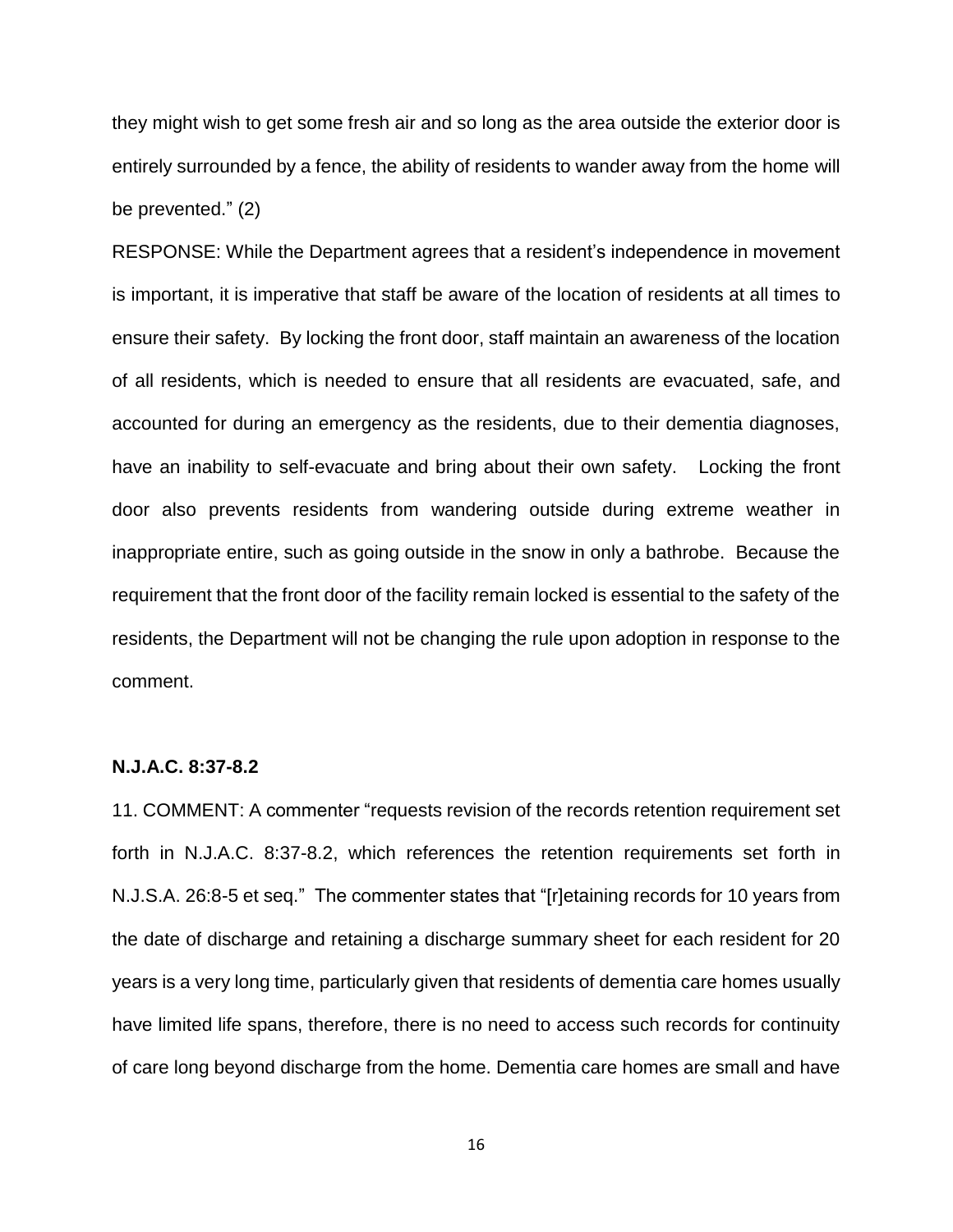limited storage space. They also do not typically utilize electronic health records, therefore a longer retention period is extremely burdensome. Therefore, MCL suggests that N.J.A.C. 8:37-8.2 be amended to provide that records shall be retained for five (5) years from the date of discharge from the home and that the records for former residents may be permitted to be retained at an off-site location provided that home advise DOH in writing of the location where such records are stored. These changes would be consistent with the requirements previously applicable and adopted on March 3, 2014 at 46 N.J.R. 435 and codified at N.J.A.C. 5:27-8.4."

RESPONSE: Dementia care homes are no longer licensed by the Department of Community Affairs (DCA). Consequently, the rules that were promulgated by DCA for the operation of dementia care homes, which are found at N.J.A.C. 5:27, are no longer applicable or relevant. When dementia care homes came under the Department's authority, pursuant to N.J.S.A. 26:2H-149, they became licensed health care facilities. N.J.S.A. 26:8-5 et seq., provides the statutory standard for record retention by a licensed health care facility. Because dementia care homes are now licensed health care facilities and there is a statutory retention period for medical records held by such facilities, the Department is unable to adopt a lessor standard at N.J.A.C. 8:37-3.2 as the commenter suggests. Therefore, the Department will not be making any changes to the proposed amendment upon adoption.

#### **Federal Standards Statement**

Executive Order No. 27 (1994) and N.J.S.A. 52:14B-1 et seq. (P.L. 1995, c. 65), require State agencies that adopt, readopt, or amend State rules that exceed any Federal standards or requirements to include in the rulemaking a comparison with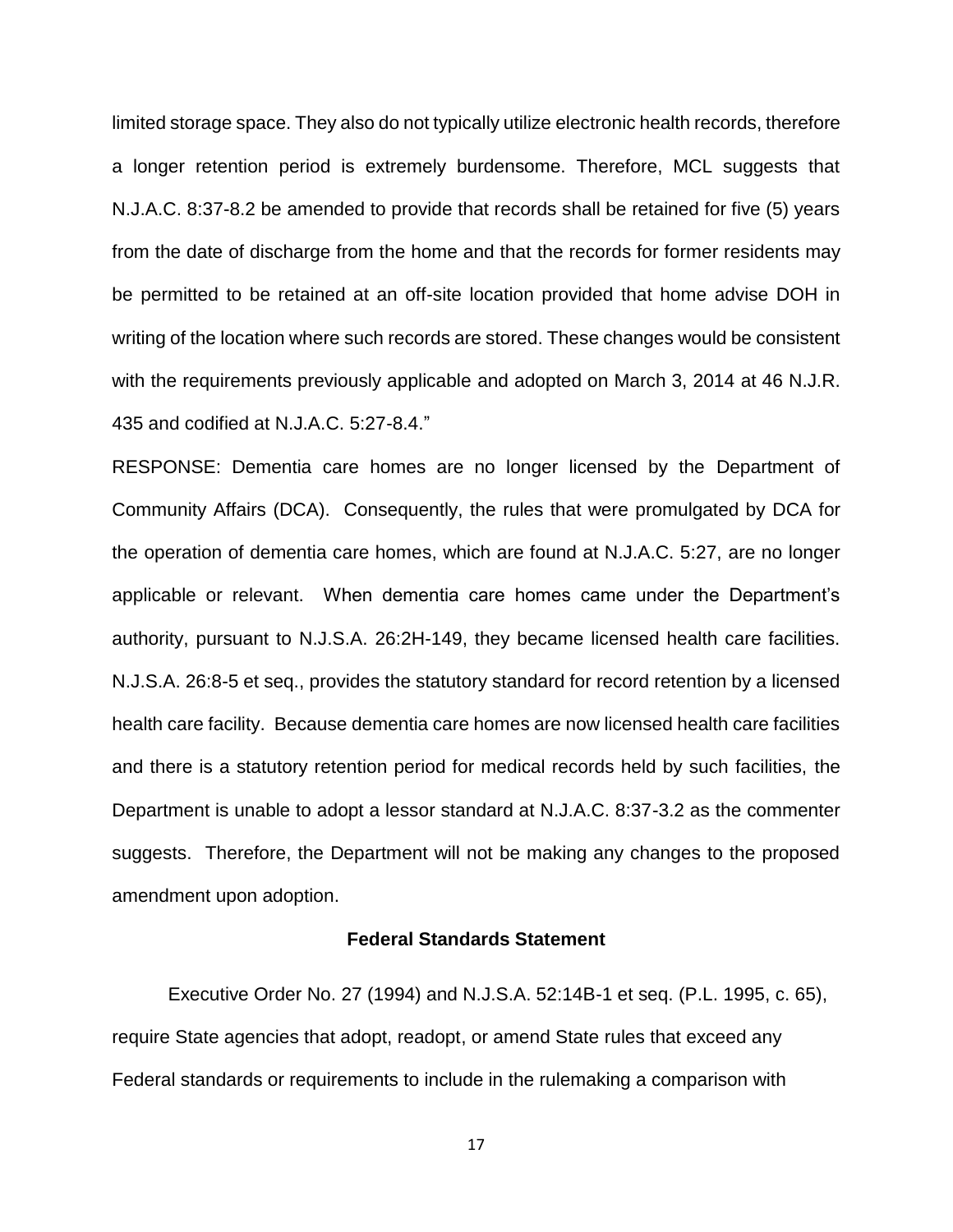Federal law. The Department's authority for regulating dementia care homes comes solely from State statute, specifically, the Dementia Care Home Act, N.J.S.A. 26:2H-148 et seq. As such, the dementia care home rules readopted with amendments, repeals, and new rules are not promulgated under the authority of, or in order to implement, comply with, or participate in any program established under Federal law or under a State statute that incorporates or refers to Federal laws, Federal standards, or Federal requirements. Therefore, a Federal standards analysis is not required.

**Full text** of the readopted rules can be found in the New Jersey Administrative Code at N.J.A.C. 8:37.

**Full text** of the adopted amendments and new rules follows (additions to proposal indicated in boldface with asterisks **\*thus\***; deletions from proposal indicated in brackets with asterisks \*[thus]\*):

8:37-5.4 Training and staffing requirements

(a) All staff who are employed by the facility who have regular direct contact with residents and are not licensed healthcare professionals shall successfully complete the following:

1. The home health aide course (75 hours) given by a home health agency approved by the State Board of Nursing; **\*and\***

2. A five-day course given by a registered nurse or other healthcare professional, \*[approved by the Department,]\* which shall include \*[orientation]\***\*:\***

**\*i. Orientation\*** to the facility \*[and specific]\***\*;\***

**\*ii. Specific\*** training regarding Alzheimer's disease\*[.]\***\*; and**